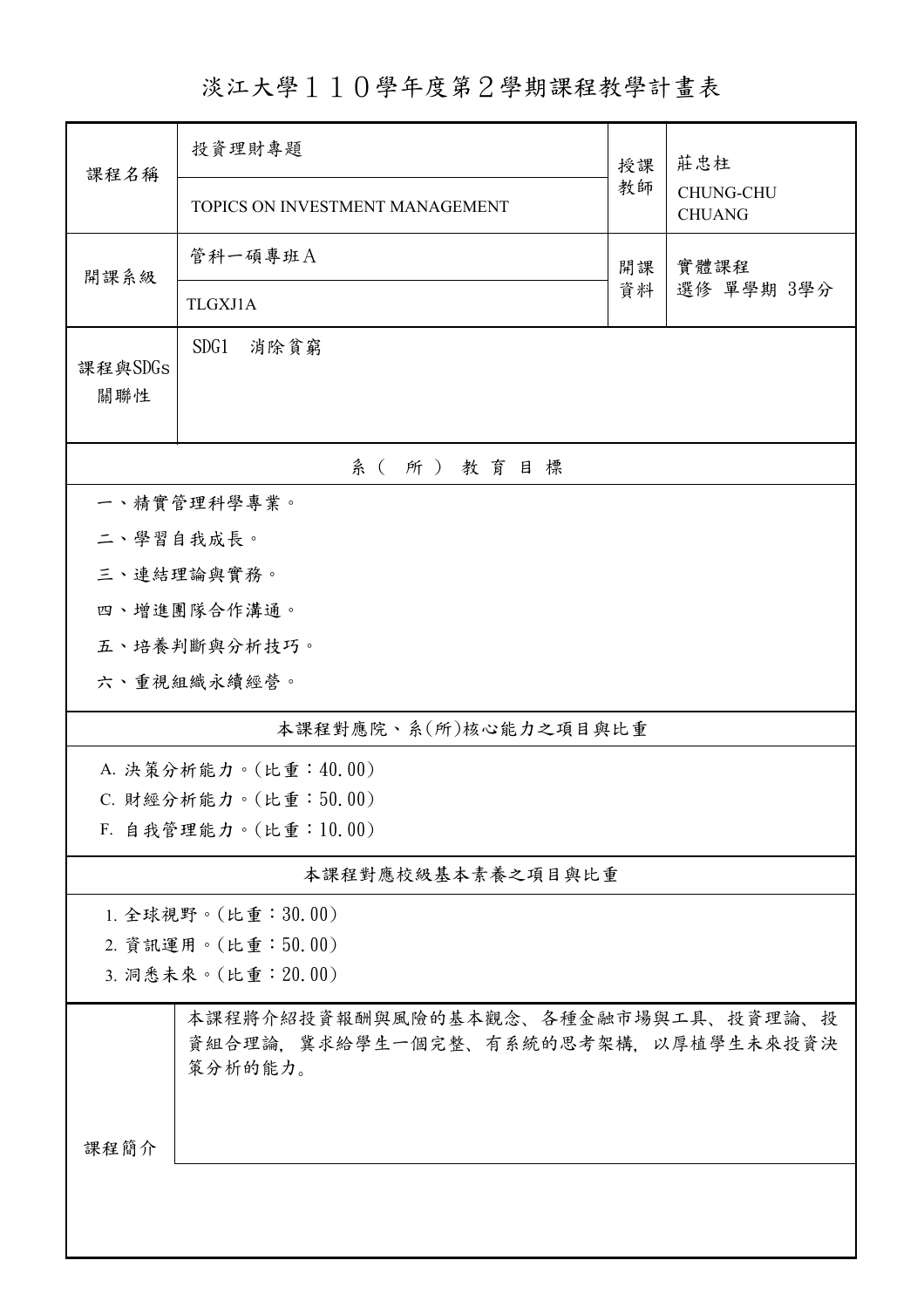This course introduces the elements of investment decision-making including the basic investment returns and risk concepts, various financial market and instruments, investment theory and portfolio theory. This course also gives student an integrated and systematic thinking framework and to raise the student with ability of investment decision-making in the future.

## 本課程教學目標與認知、情意、技能目標之對應

將課程教學目標分別對應「認知(Cognitive)」、「情意(Affective)」與「技能(Psychomotor)」 的各目標類型。

一、認知(Cognitive):著重在該科目的事實、概念、程序、後設認知等各類知識之學習。

二、情意(Affective):著重在該科目的興趣、倫理、態度、信念、價值觀等之學習。

三、技能(Psychomotor):著重在該科目的肢體動作或技術操作之學習。

| 序<br>號         | 教學目標(中文)                   |                |            | 教學目標(英文)                                                       |            |  |  |
|----------------|----------------------------|----------------|------------|----------------------------------------------------------------|------------|--|--|
| $\mathbf{1}$   | 1.了解各種金融市場與工具              |                |            | to see the various financial market and instruments.           |            |  |  |
| $\overline{2}$ | 了解投資報酬與風險的抵換。              |                |            | to see the tradeoff between returns and risk of<br>investment. |            |  |  |
| $\overline{3}$ | 如何做好投資組合管理。                |                |            | How to mange a portfolio.                                      |            |  |  |
|                |                            |                |            | 教學目標之目標類型、核心能力、基本素養教學方法與評量方式                                   |            |  |  |
| 序號             | 目標類型                       | 院、系(所)<br>核心能力 | 校級<br>基本素養 | 教學方法                                                           | 評量方式       |  |  |
| $\mathbf{1}$   | 認知                         | <b>ACF</b>     | 123        | 講述、討論                                                          | 討論(含課堂、線上) |  |  |
| 2              | 技能                         | ACF            | 123        | 講述、討論                                                          | 討論(含課堂、線上) |  |  |
| 3              | 技能                         | <b>ACF</b>     | 123        | 講述、討論                                                          | 討論(含課堂、線上) |  |  |
|                | 授課進度表                      |                |            |                                                                |            |  |  |
| 週次             | 日期起訖                       |                |            | 內 容 (Subject/Topics)                                           | 備註         |  |  |
|                | $111/02/21$ ~<br>111/02/25 | 緒論             |            |                                                                |            |  |  |
| $\overline{2}$ | $111/02/28$ ~<br>111/03/04 | 房地產投資          |            |                                                                |            |  |  |
| 3              | $111/03/07$ ~<br>111/03/11 | 技術分析           |            |                                                                |            |  |  |
|                | $111/03/14$ ~<br>111/03/18 | 技術分析           |            |                                                                |            |  |  |
| 5              | $111/03/21$ ~<br>111/03/25 | 技術分析           |            |                                                                |            |  |  |
| 6              | $111/03/28$ ~<br>111/04/01 | 技術分析           |            |                                                                |            |  |  |
| 7              | $111/04/04$ ~<br>111/04/08 | 籌碼分析           |            |                                                                |            |  |  |
| 8              | $111/04/11$ ~<br>111/04/15 | 籌碼分析           |            |                                                                |            |  |  |